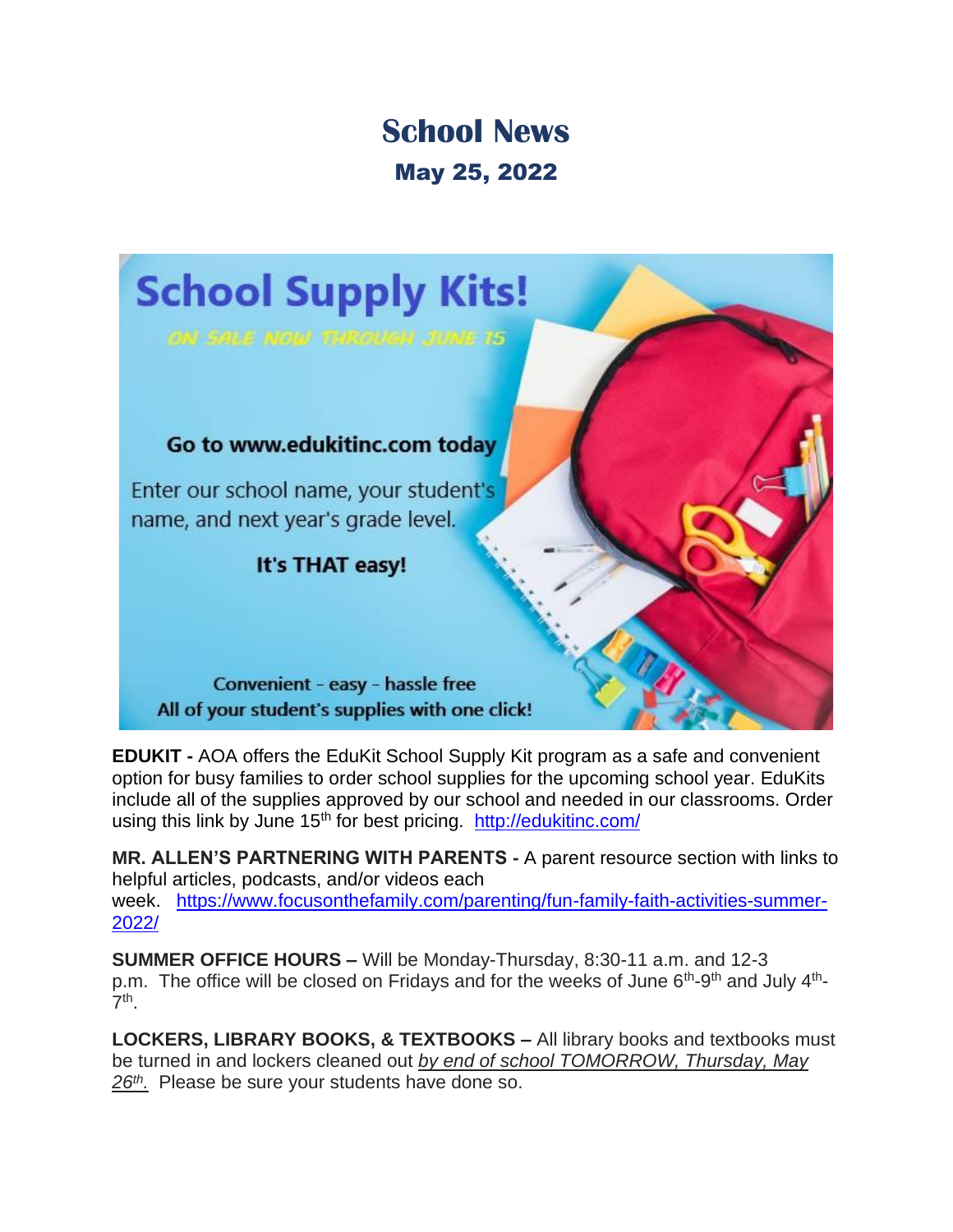**K-5 TH FIELD DAY & PK WATER DAY –** Field Day for kindergarten through 5th grade AND Pre-K Water Day have been rescheduled for TOMORROW, Thursday, May 26th, due to inclement weather. Field Day will be 8:30-10:30 a.m. in the Fellowship of Huntsville Church parking lot. Pre-K Water Day will be on the AOA playground, 10 a.m.-1 p.m. HUGE thanks to all the parent volunteers who are making this happen! The kids are excited and the teachers and staff are grateful!

**FCA 2:42 DINNER -** AOA Fellowship of Christian Athletes is hosting their monthly "2:42 Dinner" TOMORROW, Thursday, May 26<sup>th</sup>, at 5:30 p.m. for current 8th-11th grade students who love sports, competition, and Jesus! The Stone family will provide BBQ and we will eat, have great fellowship, swim, and talk about sports and Jesus. If you are in FCA or want to join next year, this is for you! The address to the Norris House is 430 FM 3179, Huntsville, 77340. If your son/daughter is coming, please RSVP via email or on the clipboard outside the Secondary office by Thursday AM. Also, please bring \$12 this week if you still need an FCA t-shirt. Contact Coach Norris if you have questions.

**GRAMMAR & JH 4TH QUARTER & ALL YEAR AWARDS –** Friday, May 27th, at 8 a.m. in the gym.

AOA LIONS BASKETBALL CAMP IS ALMOST FULL! - June 6<sup>th</sup>-8<sup>th</sup> for students who have completed 2<sup>nd</sup>–10<sup>th</sup> grades. Not restricted to AOA students. 2<sup>nd</sup>-5<sup>th</sup> grades will meet 8:30-11 a.m. and  $6<sup>th</sup>$ -10<sup>th</sup> grades will meet 12-3 p.m. To register, please drop off a completed form (attached) along with the \$100 registration fee to the AOA front office. *Exact change or checks made payable to AOA.* Sponsorships available. Contact Coach Jones at [wjones@alphaomegaacademy.org](mailto:wjones@alphaomegaacademy.org) with any questions.

**UNIFORM SHOPPING EVENT AT FLYNN O'HARA HOUSTON -** Please find attached the 2022 digital Save the Date flyer for an upcoming Uniform Shopping Event at Flynn O'Hara's Houston store, July 12<sup>th</sup>-16<sup>th</sup>. This flyer contains event information + a sign-up for parents to reserve a time slot. If you have any questions or need more information, please reach out to Flynn O'Hara.

**LUNCH VOLUNTEERS NEEDED -** Volunteering to serve AOA lunches is a great way for parents and grandparents to connect with children during the school day. As a bonus, if you serve once per quarter, your child(ren) will earn one free dress day per quarter. Don't miss this opportunity to serve your school! Sign-up today at [https://signup.com/go/FDkjpLo.](https://signup.com/go/FDkjpLo)

**SPORTS SCHEDULES –** are available on our website at [https://alphaomegaacademy.org/calendar/.](https://alphaomegaacademy.org/calendar/)

**AOA SPORTS/SPIRIT WEAR –** Is available to purchase any time at [https://teamstore.gtmsportswear.com/AOA.](https://teamstore.gtmsportswear.com/AOA)

## **UPCOMING EVENTS:**

May 24-26  $-$  9<sup>th</sup>-11<sup>th</sup> grade finals